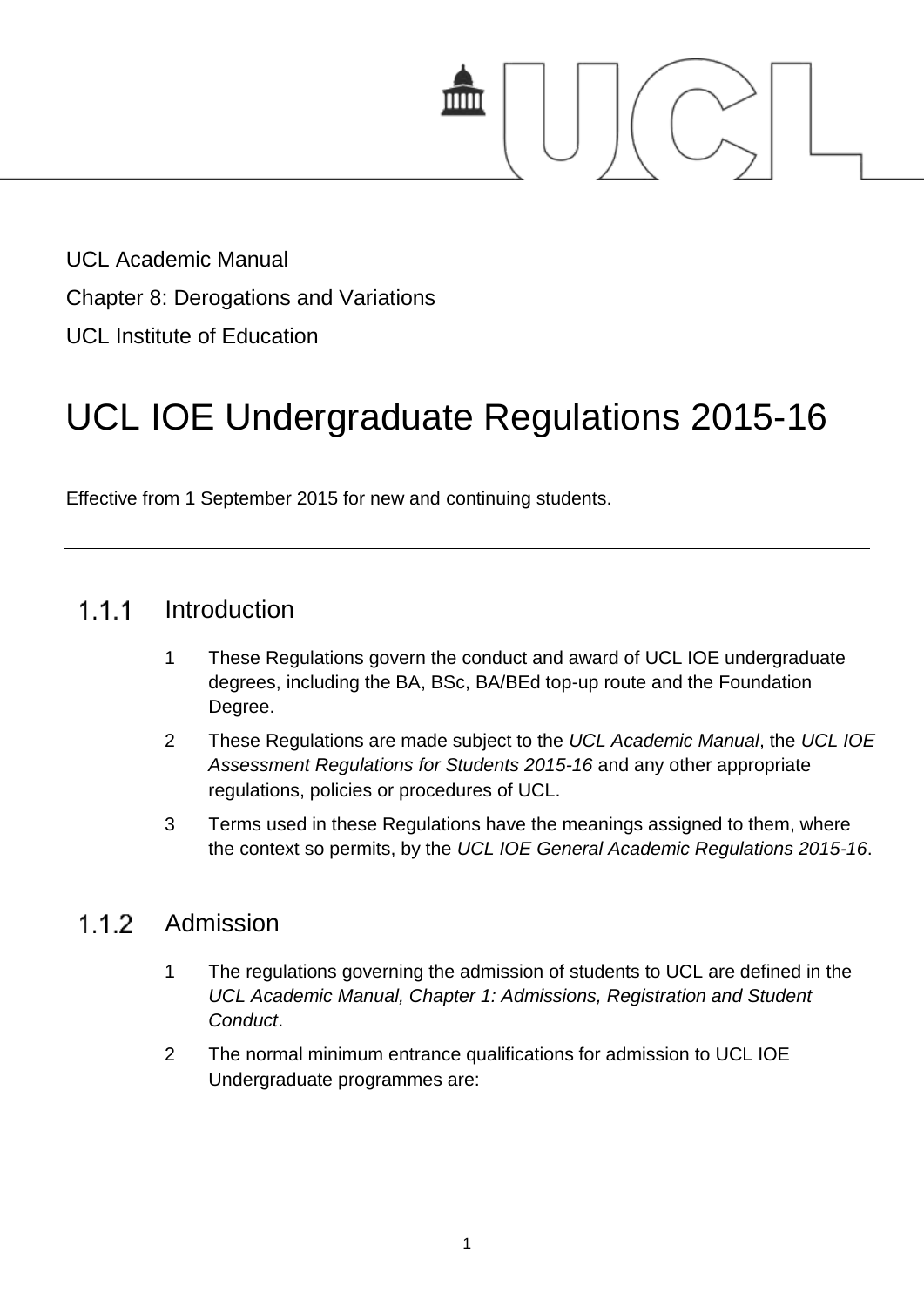## **BA/BSc Psychology with Education:**

- A\*AA-AAA, to include at least one science subject (Psychology acceptable); and
- GCSEs English Language and Mathematics at grade B; and
- For UK-based students, a grade C or equivalent in a foreign language (other than Ancient Greek, Biblical Hebrew or Latin) is required.

# **BA Education Studies:**

 $-BBB$ 

## **BSc Social Sciences:**

- AAB; and
- GCSEs in English Language and Mathematics at grade B or above; and
- For UK-based students, a grade C or equivalent in a foreign language (other than Ancient Greek, Biblical Hebrew or Latin) is required.

## **BSc Social Sciences with Quantitative Methods**

- AAB, to include a Grade B in Mathematics for students wishing to study more than the compulsory Economics courses; and
- A pass in one further subject at AS level or equivalent; and
- For UK-based students, a grade C or equivalent in a foreign language (other than Ancient Greek, Biblical Hebrew or Latin) is required.

### **BA/BEd Working with Children: Education and Wellbeing (Top-Up):**

 240-credit Foundation Degree or other qualification judged to be equivalent by the Institute in a cognate area.

#### $1.1.3$ Entry with Advanced Standing

- 1 The thresholds and criteria for the Recognition of Prior Learning are defined in the *UCL Academic Manual, Chapter 2, Section 7: Recognition of Prior Learning*.
- 2 The application procedures for entry to UCL with the Recognition of Prior Learning (Advanced Standing) are defined in the *UCL Academic Manual, Chapter 1: Admissions, Registration and Student Conduct*.

#### $1.1.4$ Registration

1 The regulations governing the registration of students are defined in the *UCL Academic Manual, Chapter 1: Admissions, Registration and Student Conduct*.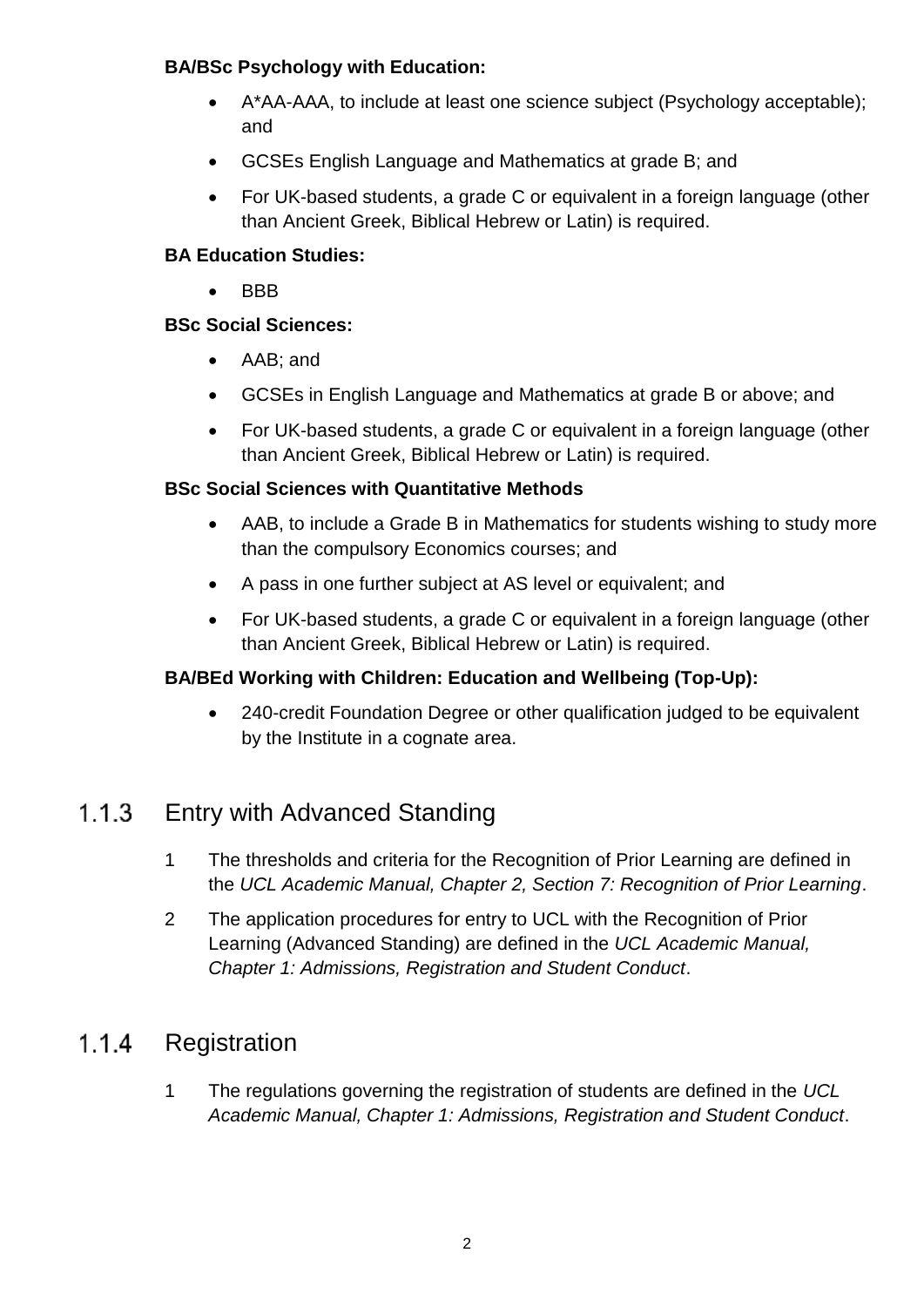#### $1.1.5$ Programme of Study

1 The total minimum number and level of credits required for each UCL qualification is defined in the *UCL Academic Manual, Chapter 2: Qualifications and Credit Framework*.

#### 116 Duration of Programme

1 The duration of a programme of study leading to each qualification is defined in the *UCL Academic Manual, Chapter 2: Qualifications and Credit Framework*.

#### $1.1.7$ **Attendance**

1 The attendance requirements for UCL students are defined in the *UCL Academic Manual, Chapter 1: Admissions, Registration and Student Conduct*.

#### $1.1.8$ Assessment

- 1 By registering for a programme, a student is deemed to have entered for assessment in that programme.
- 2 The timing of the assessment of each element of an undergraduate degree programme shall be in accordance with schedules published annually by the Programme Leader in consultation with the UCL IOE Director of Undergraduate Studies and this in conjunction with Student and Registry Services.
- 3 In exceptional circumstances students may be granted permission to extend the deadline for assessment or to defer their assessment. Such requests must normally be made in accordance with *UCL IOE Policy and Procedures for Requests for Additional Time*.
- 4 Students who do not have permission for an extension, deferment or notice of withdrawal and who do not submit to assessment at the proper time will normally be recorded as absent from it and this will count as an attempt.
- 5 A candidate who is prevented from completing an assessment or part of an assessment at the normal time by illness or by any other cause judged sufficient by the Head of the relevant UCL IOE Academic Department may normally enter for formal assessment in relation to those elements on the next occasion when the assessment is held. At the discretion of the Board of Examiners concerned, such a candidate may instead undertake a special assessment in those elements missed and/or be permitted to submit any prescribed assignment at a date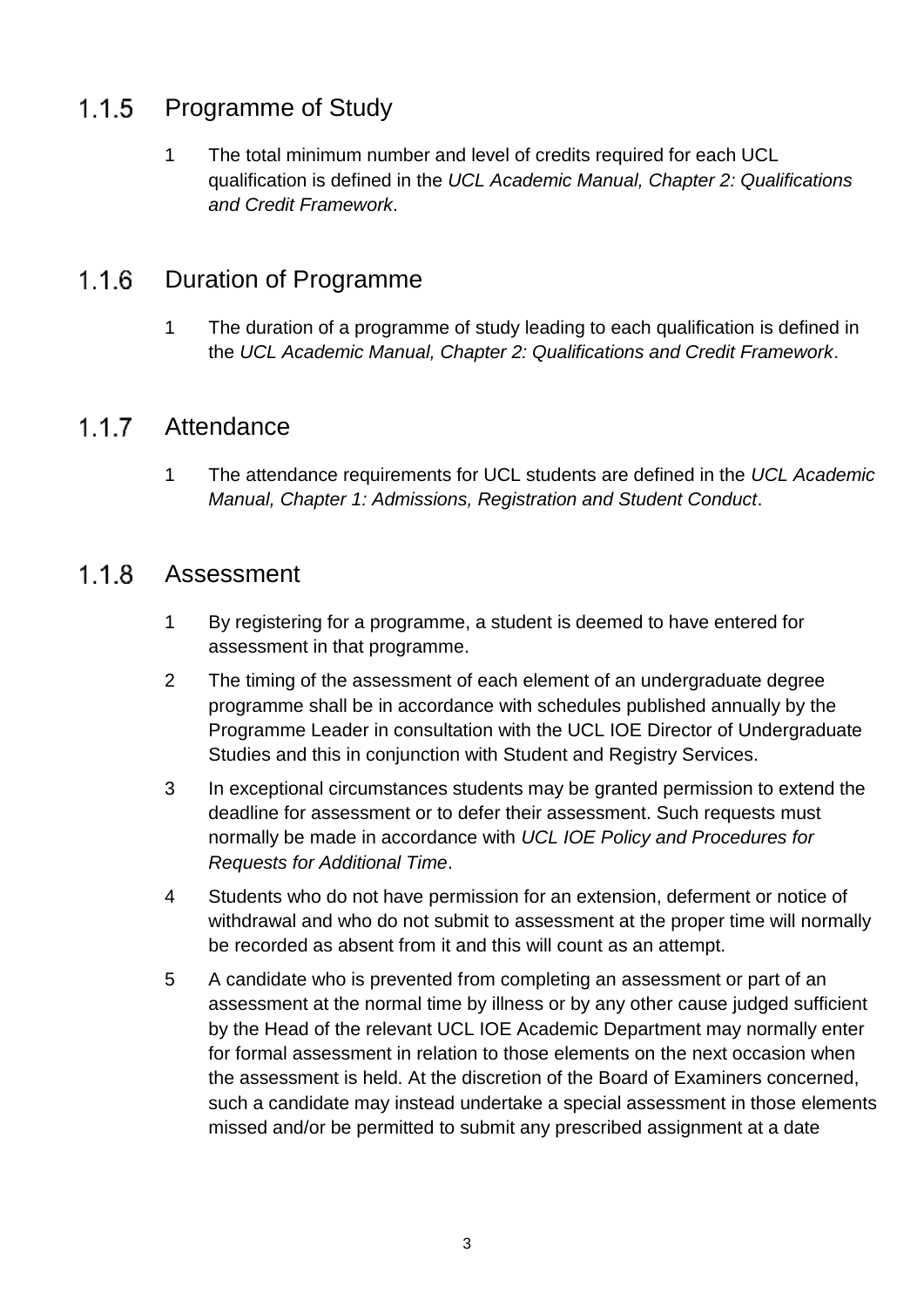specified by the Board. The special assessment shall be undertaken in the same mode of assessment as the assessment that was missed.

- 6 A candidate who does not at his or her first entry satisfy the examiners in the formal assessment or part of the formal assessment for which he or she has entered may be re-assessed in that element of his or her programme of study on one further occasion only. Deadlines for the resubmission of work for formal assessment or of examination resits shall be specified by the Programme Leader of the programme for which the student is registered.
- 7 Where a student elects or is permitted to re-submit formally assessed work or to resit an examination within the same academic year, such a resubmission or resit shall be regarded as the student's second and final attempt at that element of the programme of study.
- 8 A student who on two occasions fails or is absent from the assessment associated with a course required for the award for which he or she is registered may not continue with the programme of study.
- 9 For the BA Education Studies, BEd and Foundation Degree, a student who fails an optional module on two occasions may, subject to the approval of the Director of Undergraduate Programmes, register for a new optional module and may present himself or herself for formal assessment in relation to that new course on no more than two occasions. No more than one new optional module may be studied and assessed on this basis, and a candidate who fails at the second attempt shall not be permitted to continue with his or her programme of study.

#### $1.1.9$ Outcomes of Assessment

- 1 In determining the outcome of assessment for a candidate, the Board of Examiners will consider the following:
	- (a) whether the candidate has satisfied the attendance requirements set out in the relevant module and programme handbook; and
	- (b) whether the candidate has satisfied the assessment requirements set out in the relevant module and programme handbook; and
	- c) For the award of BA Education Studies an outcome of Fail (F) with a percentage mark will be returned where the candidate has gained a mark of 39% or below overall in any element of the assessment which carries an individual pass requirement. Candidates who fail with a mark in the upper fail range (normally 33-39%) may, at the discretion of the Exam Board, be allowed to count this mark towards final degree classification, up to a maximum of 30 credits. For the awards of BA/BSc Psychology and BA/BSc Psychology with Education all requirements must be met
- 2 The Examiners will determine an outcome and a percentage mark for each module recorded as an integer between 0% and 100%, as follows: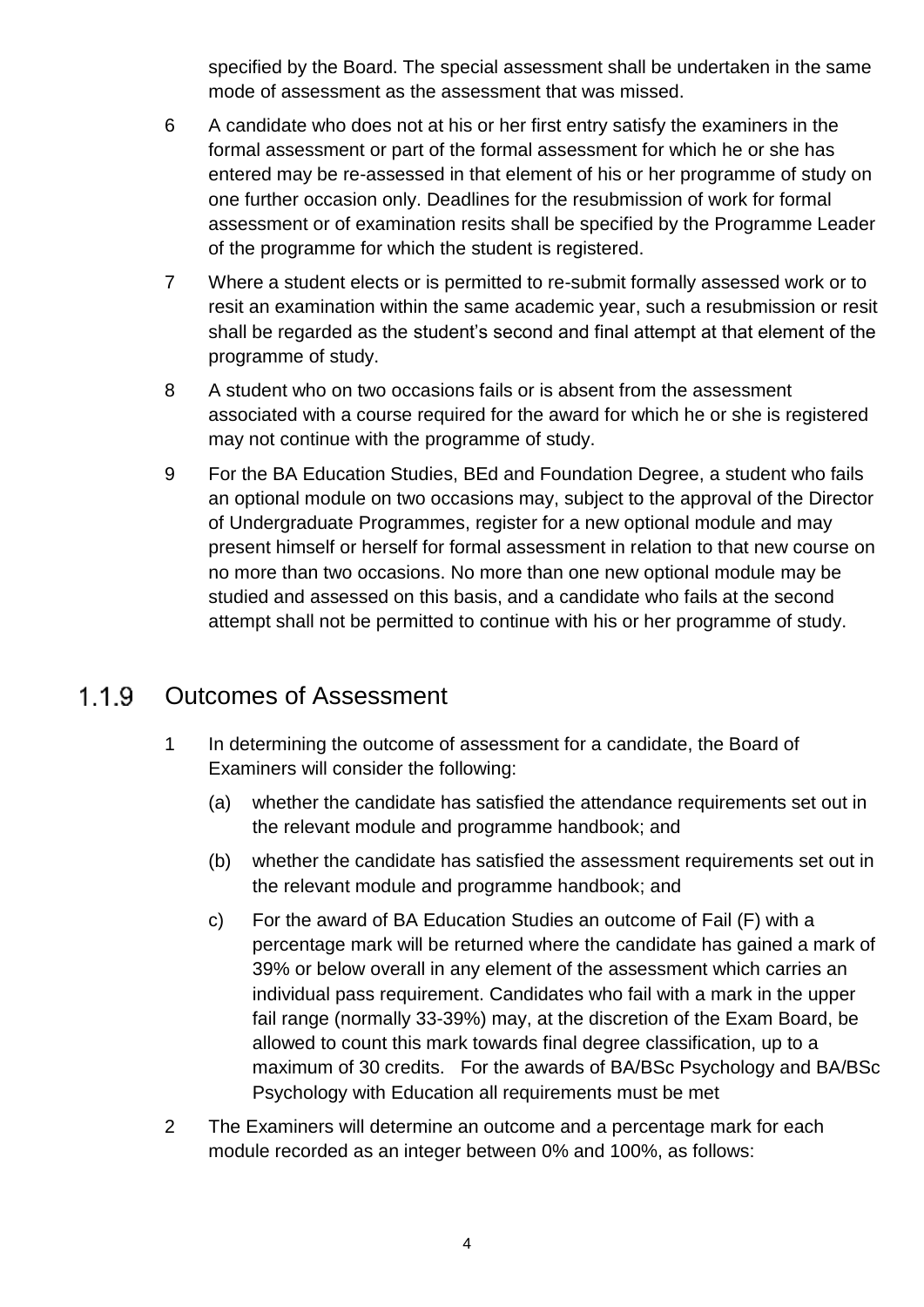- 2.1 an outcome of Pass (P) with a percentage mark will be returned where the candidate has gained a mark of 40% or above overall and in all the elements of assessment which carry an individual pass requirement.
- 2.2 an outcome of Absent (ABS) without a percentage mark will be returned where the candidate has not met the attendance requirements or has failed to be present for an assessment. This will count as an attempt at the assessment in question.
- 3 Unless otherwise specified in programme handbooks, students who re-sit assessment shall not receive an overall mark greater than 40% for that module.
- 4 It is not permitted to re-take passed assessments in order to achieve a higher grade.

# 1.1.10 Progression to a subsequent stage of a programme

- 1 The requirements for academic progress shall be stated in the programme specification.
- 2 The Board of Examiners will review the annual academic progress of each student.
- 3 A part-time student may be required to repeat or re-sit modules before registering for further modules in the same stage of the programme, where this is deemed appropriate in light of his/her academic performance.
- 4 In order to progress from the first to the second stage of a programme leading to the award of Foundation Degree, BA or BSc a student must:
	- a) Pass or be granted exemption from modules to the value of at least 90 credits; and
	- b) Pass or be granted exemption from any prerequisite modules deemed necessary for progression onto the second stage in the programme specification.
- 5 In order to progress from the second to the third stage of a programme leading to the award of BA or BSc a student must:
	- a) Pass or be granted exemption from modules from the second stage to the value of at least 90 credits; and
	- b) Pass or be granted exemption from any prerequisite modules deemed necessary for progression onto the third stage of the programme.

# 1 1 11 Awards

1 In order to be eligible for the award of a BA or BSc, a candidate must: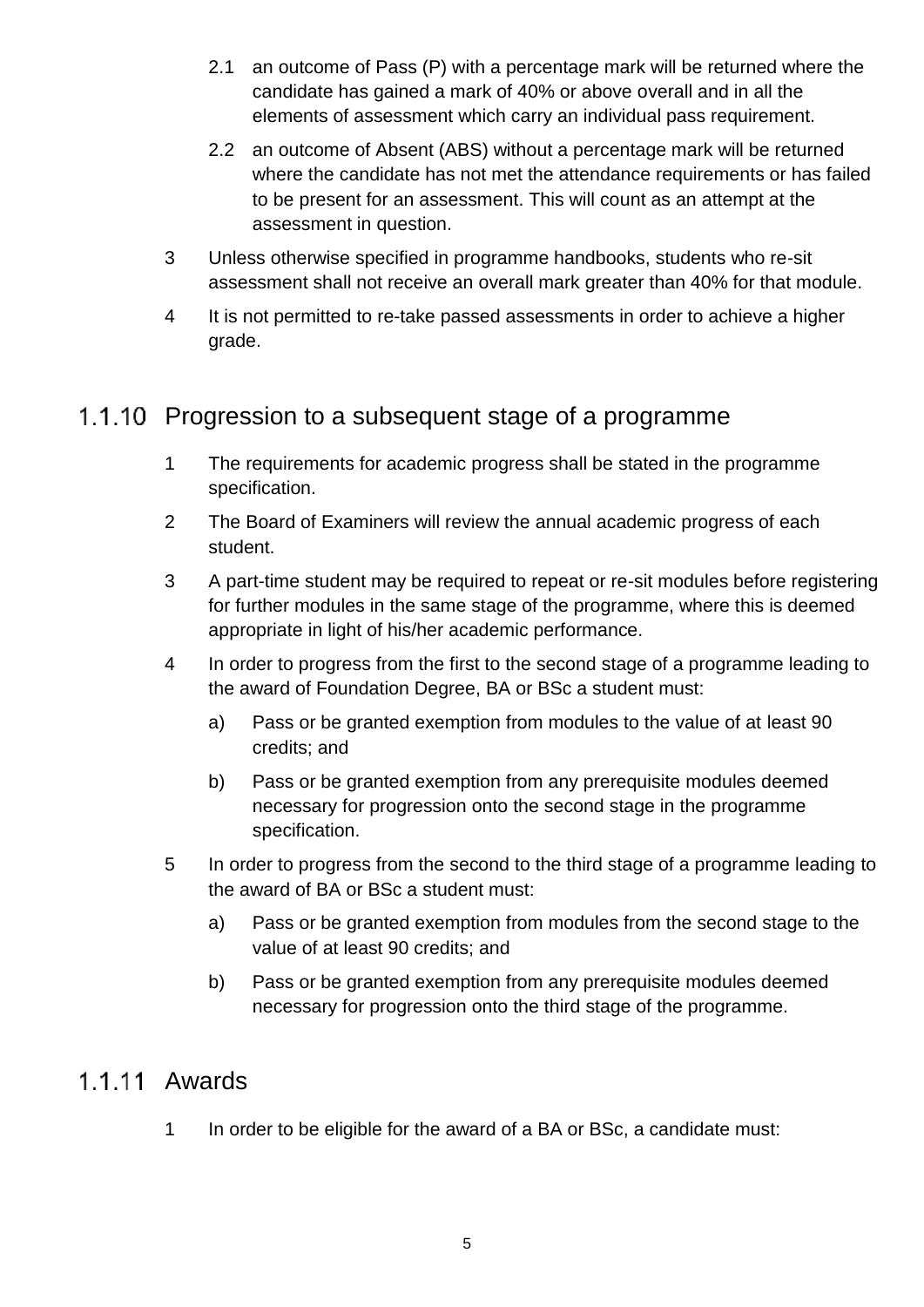- a) Complete the programme and satisfy the requirements for attendance and submission of work for all modules;
- b) Pass or be granted exemption from modules from the programme totalling 300 credits (Ordinary award) or 360 credits (Honours award), 60 of which must be passed at Level 6 or above for an Ordinary award, 90 of which must be passed at Level 6 or above for an Honours award.
- 2 In order to be eligible for the award of a BEd or BA (top-up route) a candidate must:
	- a) Complete the programme and satisfy the requirements for attendance and submission of work for all modules;
	- b) Pass or be granted exemption from modules from the programme totalling 120 credits, all of which must be at Level 6 or above.
- 3 In order to be eligible for the award of a Foundation Degree, a candidate must:
	- a) Complete the programme and satisfy the requirements for attendance and submission of work for all modules;
	- b) Pass or be granted exemption from modules from the programme totalling 240 credits, 90 of which must be taken at Level 5 or above.

# 1.1.12 Degree Classification

- 1 The classification of candidates for the award of Foundation Degree shall be as follows:
	- 70% or above Distinction
	- 60-69% Merit
	- 40-59% Pass
	- 0-39% Fail
	- 1.1 To be eligible for the award of Distinction, students must achieve a Distinction for modules totalling 160 credits, with at least half of these marks falling in the second year of the programme.
	- 1.2 To be eligible for the award of Merit, candidates must achieve a Merit for modules totalling 160 credits, with at least half of these marks falling in the second year of the programme.
	- 1.3 Students who successfully complete 120 credits but do not pass the entire programme are eligible for a Foundation Certificate.
- 2 The classification of candidates for the award of BA, BEd and BSc Honours shall be as follows, to be calculated as indicated in Paragraph 4 below:
	- 70% or above First Class Honours
	- 60-69% Upper Second Class Honours